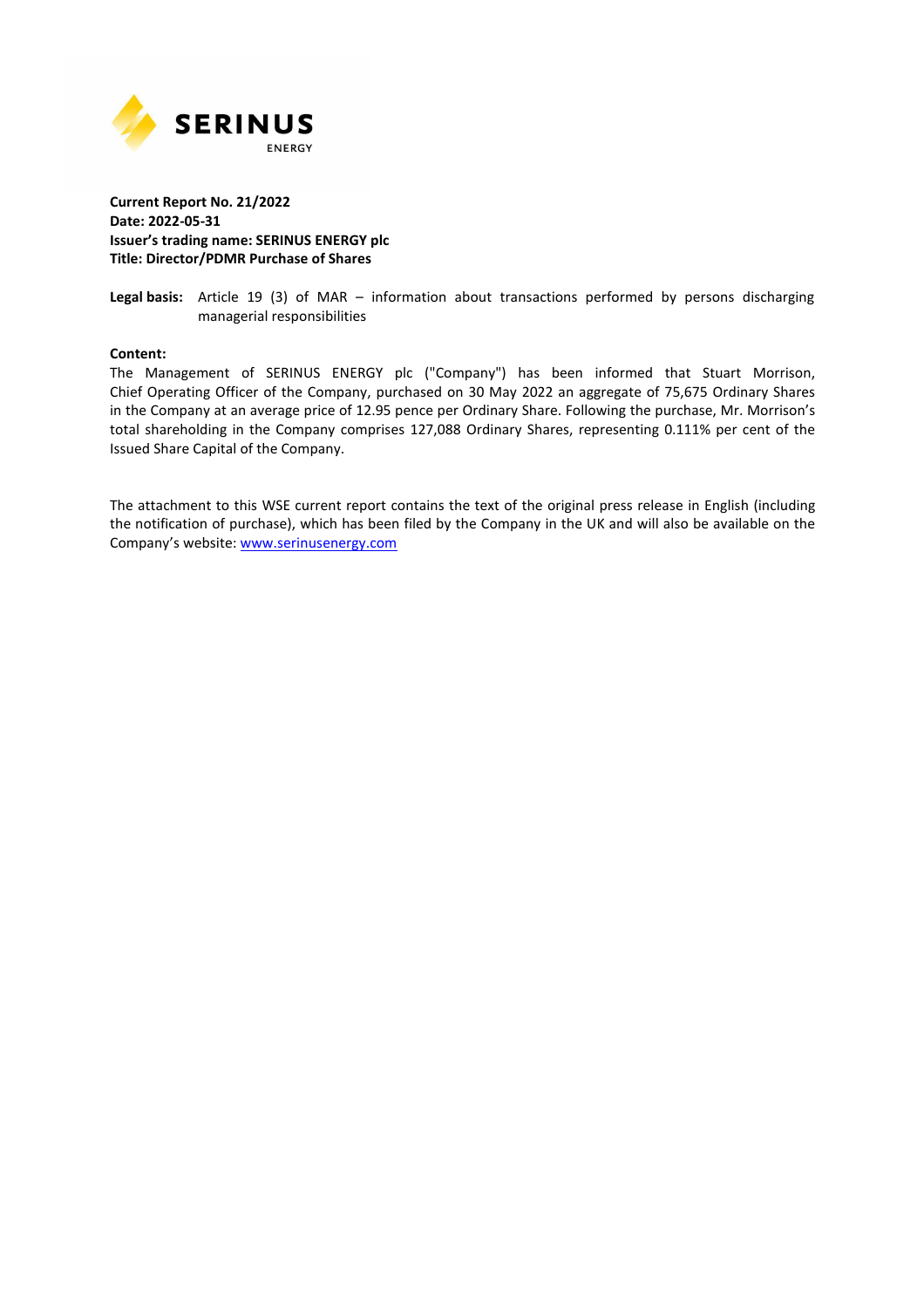

31 May 2022

Press Release

## Director/PDMR Purchase of Shares

**Jersey, Channel Islands, 31 May 2022** -- Serinus Energy plc ("**the Company**") has been informed that Stuart Morrison, Chief Operating Officer of the Company, purchased on 30 May 2022 an aggregate of 75,675 Ordinary Shares in the Company at an average price of 12.95 pence per Ordinary Share. Following the purchase, Mr. Morrison's total shareholding in the Company comprises 127,088 Ordinary Shares, representing 0.111% per cent of the Issued Share Capital of the Company.

## *About Serinus*

.

Serinus is an international upstream oil and gas exploration and production company that owns and operates projects in Tunisia and Romania.

For further information, please refer to the Serinus website (www.serinusenergy.com) or contact the following:

| <b>Serinus Energy plc</b><br>Jeffrey Auld, Chief Executive Officer<br>Andrew Fairclough, Chief Financial Officer<br>Calvin Brackman, Vice President, External Relations & Strategy | +44 204 541 7859 |
|------------------------------------------------------------------------------------------------------------------------------------------------------------------------------------|------------------|
| <b>Shore Capital (Nominated Adviser &amp; Joint Broker)</b><br>Toby Gibbs / John More (Corporate Advisory)                                                                         | +44 207 408 4090 |
| <b>Arden Partners plc (Joint Broker)</b><br>Ruari McGirr (Corporate Finance)<br>Alexandra Campbell-Harris (Corporate Finance)                                                      | +44 207 614 5900 |
| <b>Camarco</b> (Financial PR - London)<br>Owen Roberts<br>Phoebe Pugh                                                                                                              | +44 203 781 8334 |
| <b>TBT i Wspólnicy</b> (Financial PR - Warsaw)<br>Katarzyna Terej                                                                                                                  | +48 602 214 353  |

*Translation: This news release has been translated into Polish from the English original.* 

*Forward-looking Statements This release may contain forward-looking statements made as of the date of this announcement with respect to future activities that either are not or may not be historical facts. Although the Company believes that its expectations reflected in the forward-looking statements are reasonable as of the date hereof, any potential results suggested by such statements involve risk and uncertainties and no assurance can be given that actual results will be consistent with these forward-looking statements. Various factors that could impair or prevent the Company from completing the expected activities on its projects include that the Company's projects experience technical and mechanical problems, there are changes in product prices, failure to obtain regulatory approvals, the state of the national or international monetary, oil and gas, financial , political and economic markets in the jurisdictions where the Company operates and other risks not anticipated by the Company or disclosed in the Company's published material. Since forward-looking statements address future events and conditions, by their very nature, they involve inherent risks and uncertainties and actual results may vary materially from those expressed in the forward-looking statement. The Company undertakes no obligation to revise or update any forward-looking statements in this announcement to reflect events or circumstances after the date of this announcement, unless required by law.*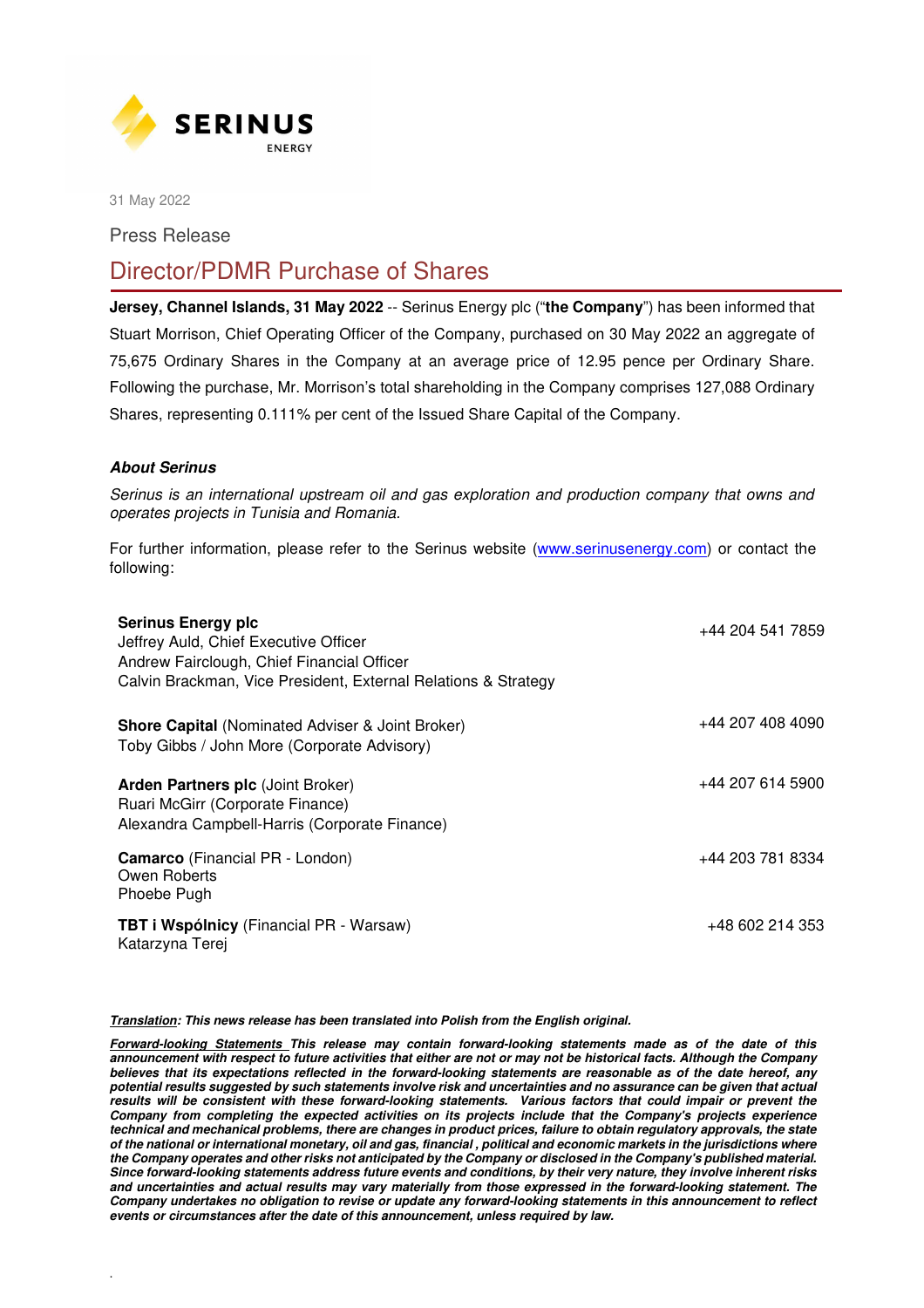

| $\mathbf{1}$            | Details of the person discharging managerial responsibilities / person closely<br>associated Reason for the notification                                                                                |             |             |                                                 |                  |                                                |  |
|-------------------------|---------------------------------------------------------------------------------------------------------------------------------------------------------------------------------------------------------|-------------|-------------|-------------------------------------------------|------------------|------------------------------------------------|--|
| a)                      | Name                                                                                                                                                                                                    |             |             | <b>Stuart Morrison</b>                          |                  |                                                |  |
| 2                       | <b>Reason for the notification</b>                                                                                                                                                                      |             |             |                                                 |                  |                                                |  |
| a)                      | Position/status                                                                                                                                                                                         |             |             | <b>Chief Operating Officer</b>                  |                  |                                                |  |
| b)                      | Initial notification<br>/Amendment                                                                                                                                                                      |             |             | <b>Initial Notification</b>                     |                  |                                                |  |
| $\overline{\mathbf{3}}$ | Details of the issuer, emission allowance market participant, auction platform,<br>auctioneer or auction monitor                                                                                        |             |             |                                                 |                  |                                                |  |
| a)                      | Name                                                                                                                                                                                                    |             |             | Serinus Energy Plc                              |                  |                                                |  |
| b)                      | LEI                                                                                                                                                                                                     |             |             | 549300W183KUX62DVI32                            |                  |                                                |  |
| $\overline{4}$          | Details of the transaction(s): section to be repeated for (i) each type of instrument;<br>(ii) each type of transaction; (iii) each date; and (iv) each place where transactions<br>have been conducted |             |             |                                                 |                  |                                                |  |
| a)                      | Description of the<br>financial instrument,<br>type of instrument<br>Identification<br>code                                                                                                             |             |             | Ordinary Shares of no par value<br>JE00BNNMKT29 |                  |                                                |  |
| b)                      | Nature of the transaction                                                                                                                                                                               |             |             | Purchase of Ordinary Shares                     |                  |                                                |  |
| c)                      | Price(s) and<br>volume(s)                                                                                                                                                                               |             | <b>PDMR</b> | <b>Stuart Morrison</b>                          | Volume<br>75,675 | <b>Strike price (GBP)</b><br>£0.1295           |  |
| d)                      | Aggregated<br>information<br>Aggregat                                                                                                                                                                   | <b>PDMR</b> |             |                                                 | Volume           | Total aggregate value<br>at strike price (GBP) |  |
|                         | ed volume                                                                                                                                                                                               |             |             | <b>Stuart Morrison</b>                          | 75,675           | £9,799.91                                      |  |
|                         | Price                                                                                                                                                                                                   |             |             |                                                 |                  |                                                |  |
| e)                      | Date of the                                                                                                                                                                                             | 30 May 2022 |             |                                                 |                  |                                                |  |